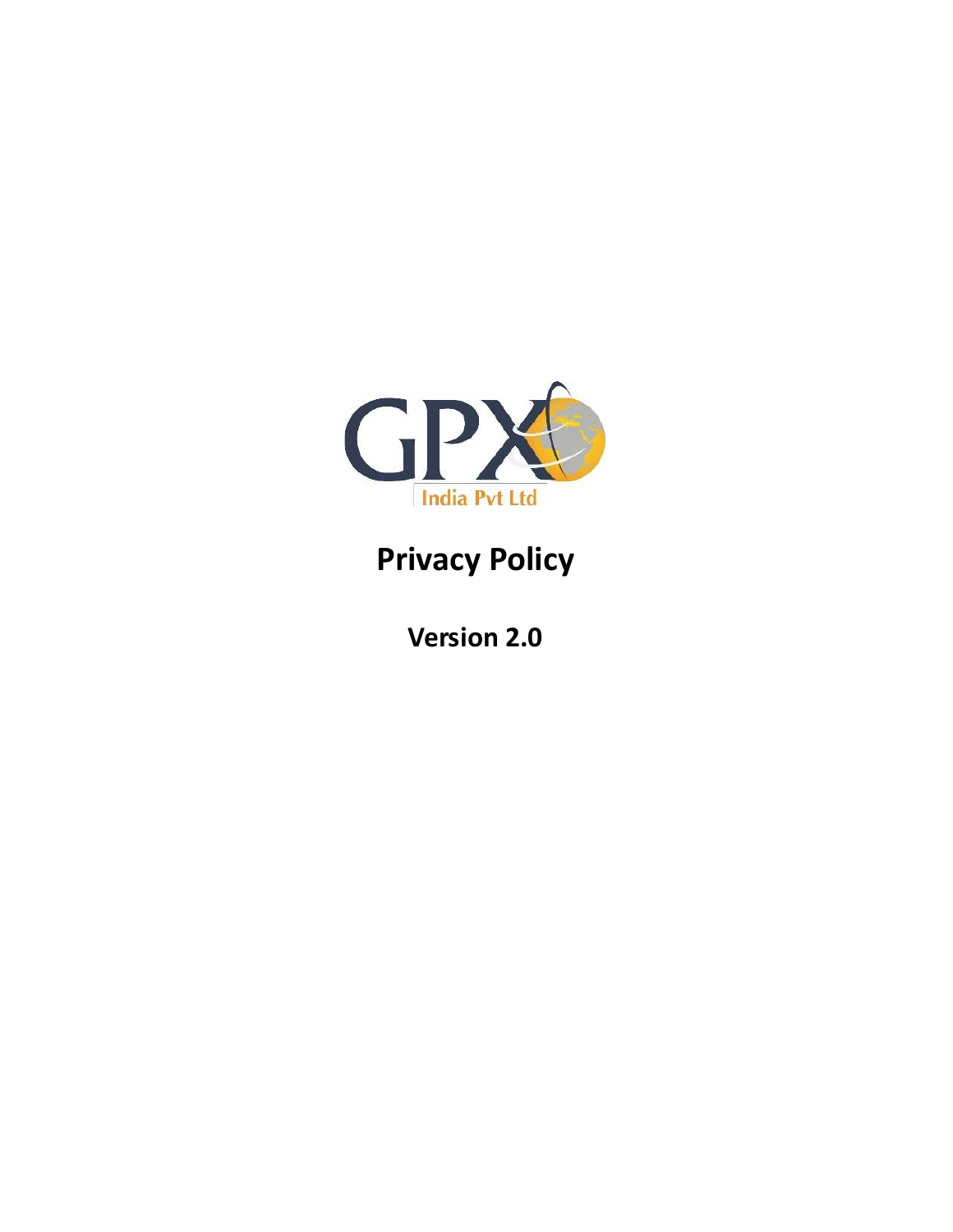

## Document Control

| Type of Information     | Document Data          |
|-------------------------|------------------------|
| Document Title          | <b>Privacy Policy</b>  |
| <b>Version Number</b>   | 2.0                    |
| <b>Previous Version</b> | 1.0                    |
| Date of Release         | 21 August 2020         |
| Date of Approval        | 5 August 2020          |
| Document Approver       | Nick Tanzi, Manoj Paul |
| Document Owner          | Ruchira Kumar          |

# Change History

| <b>Version</b> | <b>Nature of Change</b>                                                                                                                                           | <b>Date of Approval</b> | <b>Approver</b> |
|----------------|-------------------------------------------------------------------------------------------------------------------------------------------------------------------|-------------------------|-----------------|
| 2.0            | Inclusion of Grievance Officer<br>details<br>Inclusion of reference to<br>Information collected from<br>employees and customers at<br>the beginning of engagement | 5 August 2020           | Nick Tanzi      |
|                |                                                                                                                                                                   |                         |                 |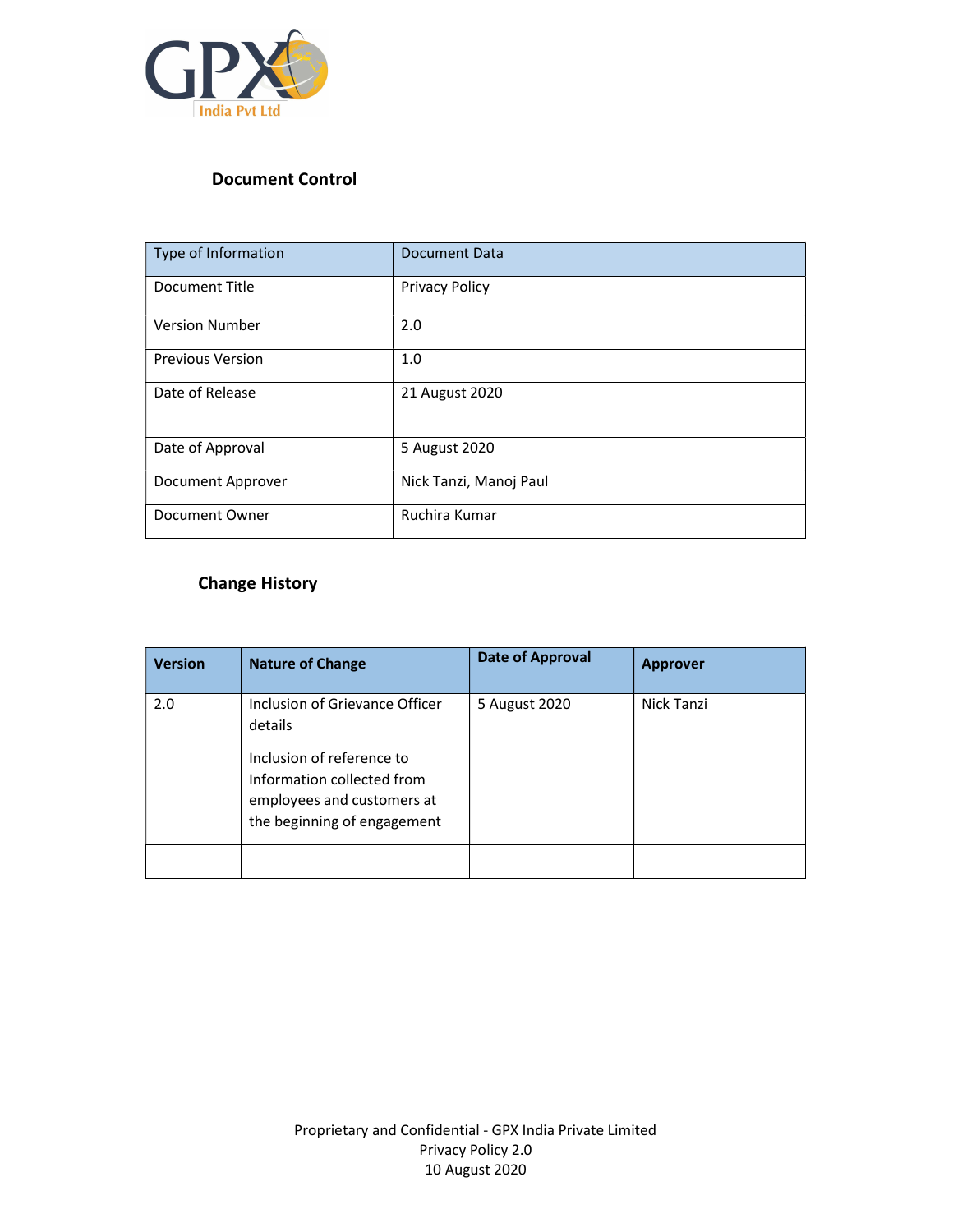

# Privacy Policy

GPX India Pvt Ltd recognizes the importance of personal information and ensures the protection and safeguarding of its customers' and employees' personal information as a fundamental principle of its business and its responsibility to society. Accordingly, the organization has established the Privacy Policy described below and ensures that its management, employees, and business partners thoroughly understand and fully comply with the Policy.

This covers customers and employees of GPX India Pvt Ltd (referred to as GPX).

## I. Collection, Use and Entrustment of Personal Information

- a. GPX collects the following personal information from its customers
	- i. Name, contact number, email ID to ensure timely communication to customers – normal and/ emergency scenarios.
	- ii. Details of Government Issued identification proof for verification to allow access to Data Center premises.
	- iii. Biometric Information only for customers who have caged areas and have their own access enabled through proximity card and biometric reader.
	- iv. Aadhar Card details for the authorized signatory at the beginning of the engagement to ensure traceability in case of any fraud

In addition, GPX collects the following personal information from its employees:

- i. Aadhar Card and PAN Card for background verification which is an information security requirement.
- b. Personal information shall be collected only after informing the customers/ employees of the purpose and obtaining consent for doing so, except when the rights or interests of customers or third parties may be injured. The scope of use of the personal information collected is limited, and, the information shall be handled appropriately within this scope.
- c. Personal information collected by GPX shall not be provided to third parties without prior express consent of the customers/ employees, except as required by law or regulation.
- d. Only designated employees of GPX have access to this information. In case of access to third party personnel, GPX shall select the recipient with great care from among those parties that have established a sufficient level of protection of the personal information, and make necessary supervision or otherwise ensure, through a contract, etc. stipulating the level of protection to be observed, that the recipient manages the information properly.

Proprietary and Confidential - GPX India Private Limited Privacy Policy 2.0 10 August 2020